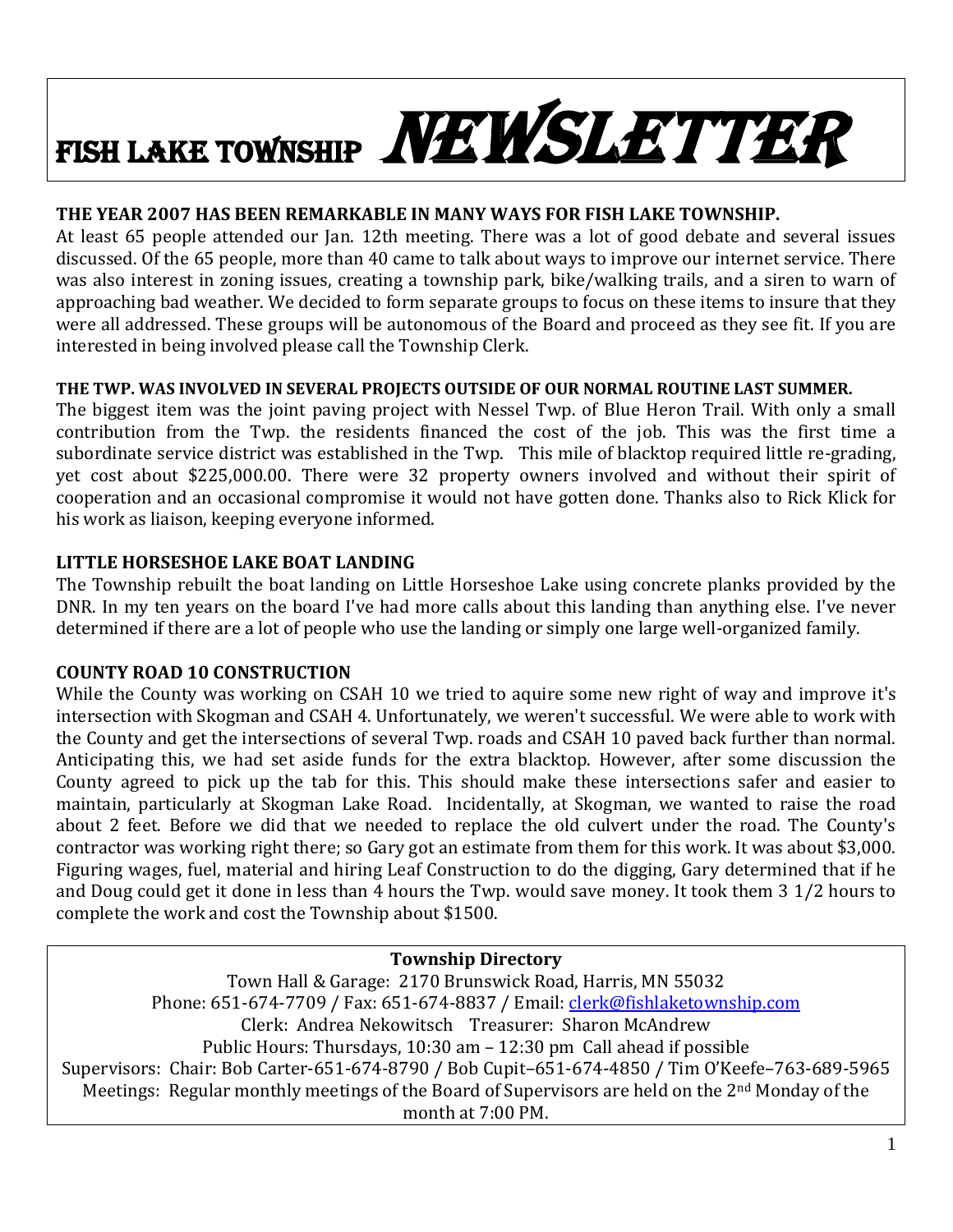#### **HAIL STORM**

Our Township buildings sustained about \$78,000.00 in damage from this summer's hailstorm. This was covered by insurance except for the deductible. All the repairs have been completed. Since the contractor was on site we decided to convert the cold storage area in the back of the shop into usable, heated space.

#### **TOWNSHIP SEPTIC SYSTEM**

We called for and received 3 bids to upgrade or replace the septic system that serves the Twp. buildings. We are going re-advertise for bids again next year with the caveat that Gary will haul in the required granular material.

#### **COUNTY ROAD 7 CONSTRUCTION**

When the County shut down CSAH 7 this summer a lot of people chose to use our Deer Drive as a detour. This extra traffic really abused the road and created a lot of dust issues. We had Gary set out the traffic counters, and with that information and a former traffic count from 2004, we convinced the County to apply chloride on the road. Without the counts I don't think we would have gotten their attention.

#### **OAK LEAF GRANGE**

We interceded with the County and were able to get the taxes on the Oak Leaf Grange Hall in Stark set at a more reasonable level. If you really want to get a sense of the country and history of our area you should check out this old style farm organization. Contact Arlene Burda at 651-674-7752 for more information or to apply for membership.

#### **SPRING TIME**

In spite of the extremely dry summer we had a very wet fall. This may well cause a lot of roads to break up this coming spring. In anticipation we have stockpiled extra rock. Dumping rock into these frost boils is the only means we have to keep roads passable until they eventually dry out and become firm again.

We always seem to get a snowfall late in the spring. Often, when the roads are starting to thaw and become soft. Usually the next day dawns with clear blue skies, warm temperatures, and the snow starts melting. It is impossible to plow the roads under these conditions without putting a lot of gravel into the ditch. Since gravel has gotten so much more expensive in the last few years it is challenging to choose the line between safety and wasting tax dollars. We will continue to try to make the best choices, always keeping safety first.

#### **FIRE CONTRACTS**

Fire contracts continue to be a vexing problem. We are still under contract with North Branch, Rush City and Cambridge Fire Departments. We now pay the Rush City Fire Dept. more than we used to pay all three fire departments combined. They have gone from \$5500 in 2006 to \$11066 in 2007. All of the departments expenses have increased as they try to maintain good equipment and good training levels. All we can do at the moment is try to develope a working relationship with them and see that we are getting all we can for our tax dollars. We have been told that, Sunrise Township, which contracts with Harris and Almelund Fire Depts., was paying each about \$30,000. They recently received a bill from Harris for \$60,000. If anyone has experience with fire contracts or ideas about ways to contain costs please feel free to contact the Township. The stand pipe, which is a source of water for the fire trucks, is inplace and operable on Big Horseshoe Lake.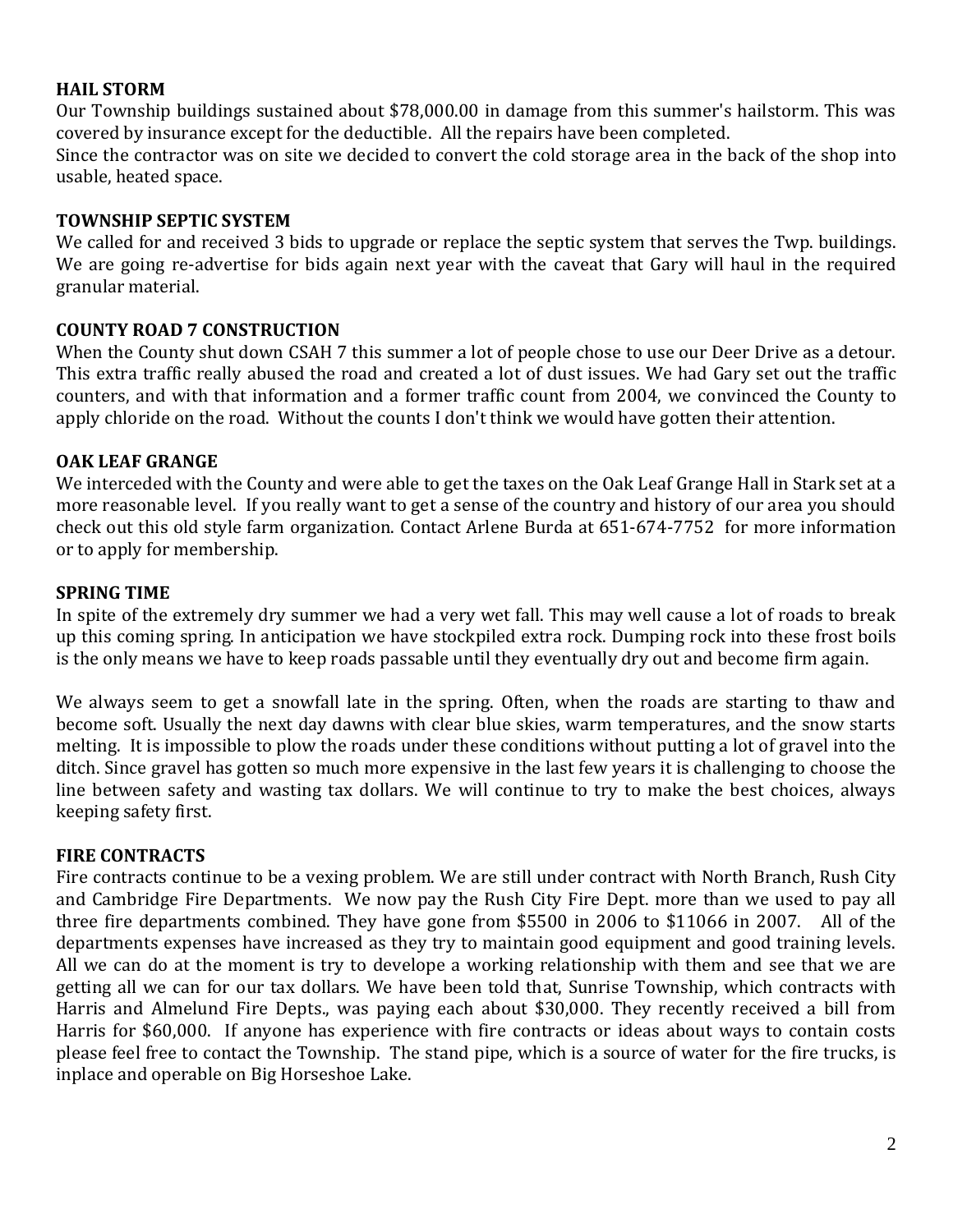## **EQUIPMENT**

We have replaced the 1989 and 1993 tandem trucks with a 1994 model, which was formerly, a Chisago Co. truck. It appears solid but carries the same risk as any other used vehicle.

We have now had the Caterpillar grader for 7 years. There were a few small problems which were corrected under the 5 year warranty. Like every other vehicle owner we are now faced with the same decision. Should we think about trading it while it has relatively few hours and a high trade-in value or keep it for the long haul and hope that we don't have any major problems. Incidently, if you aren't familiar with what it costs to maintain a piece of equipment like the grader we recently replaced just the 4 rear tires at a cost of \$5,780.21. At this time the Board is wide open to suggestions and looking forward to some discussion at the annual meeting in March.

You may have seen the Township's new 1 ton truck. This is the first new truck the Twp. has bought since 1993. We replaced the old 1988 1-ton. We tried to put off replacing the old truck as long as possible by making repairs. Then we made some repairs just to keep it running so we could sell it. Gary and Doug used it to go get the new truck. It finally gave up the ghost on the way back and had to be towed to the Twp. shop. We sold it for \$1500.00.

## **GRAVEL AND CHLORIDE**

As has become our practice we have a 3 year supply of class 1 gravel crushed and stockpiled. This not only saves some money, but helps with budgeting and planning which roads to gravel.

It was just on the news that the price of road salt for sanding mix has increased by 66% this year. We use more sand/salt each winter and quickly hear if certain roads aren't sanded. The price of chloride will almost certainly take a similar jump. We rely on chloride to hold the moisture in the gravel on the roads. The moisture keeps the gravel compacted so it doesn't roll into the ditches, keeps the binder from blowing away, and keeps the roads smoother longer requiring less blading. In lieu of blacktop it has helped to provide better driving surfaces and keep costs down.

## **BUDGET**

The budget that will be presented at the Annual Meeting, if approved, will require a 7% increase in the levy for the year 2009. Over the last several years the Twp. has worked hard to improve many of the old road problems ie; bad culverts, poor drainage, poor road sub-grade, erosion etc. The 2009 budget will put that program on hold for a while. At least until the economy improves and people are more comfortable with their living expenses. REMEMBER, the levy is set by the residents who come to the meeting, not by the Town Board.

Fish Lake Township is very fortunate to have Gary, Doug, Andrea, Sharon and Pat as full and part-time employees. Their dedication to the Township goes way beyond simply getting a paycheck. They are always making suggestions and looking for ways to improve service to our residents.

## **PLEASE PARTICIPATE IN THE TWP. ELECTION ON MARCH 11TH AT THE FISH LAKE TWP HALL. POLLS WILL BE OPEN FROM 12:00 NOON TO 8:00 PM. THE ANNUAL TOWNSHIP MEETING WILL BEGIN AT 8:05 pm.**